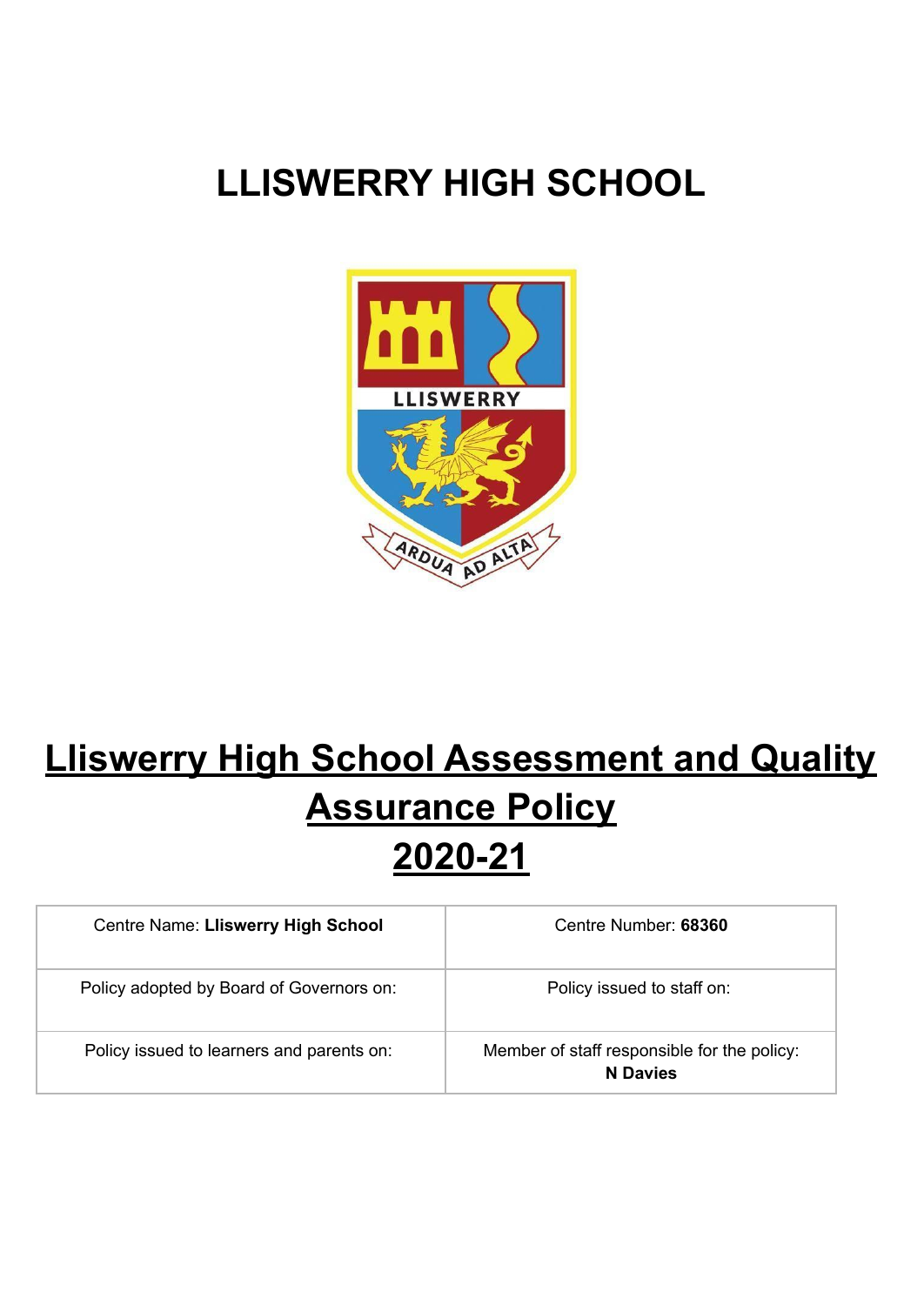| Owner:                         | <b>N</b> Davies   |
|--------------------------------|-------------------|
| <b>Updated</b>                 | <b>March 2021</b> |
| <b>Next Review Date:</b>       |                   |
| <b>Updated by:</b>             |                   |
| <b>Governor Approval Date:</b> | 17th March 2021   |

### **Key Information**

| <b>Chair of Governors</b>          | <b>Mrs Victoria Jago</b>                                   |
|------------------------------------|------------------------------------------------------------|
| <b>Headteacher/ Head of Centre</b> | <b>Mr Neil Davies (ND)</b>                                 |
| <b>Deputy Headteacher</b>          | Miss Julia Fitzgerald (JFI)                                |
| <b>SLT CDG Lead</b>                | <b>Mrs Allison Harries (AIH)</b>                           |
| <b>SLT</b>                         | <b>Senior Leadership Team</b>                              |
| <b>SLT CDG Focus Group</b>         | ND, JFI, AIH, JEB                                          |
| <b>Examinations Officer</b>        | Mrs Deborah Bevan (DB)                                     |
| <b>ALNCO</b>                       | Mr Paul White (PAW)                                        |
| <b>LOLs</b>                        | <b>Leaders of Learning (Head of</b><br>Department/Faculty) |

## **The purpose of this policy is to provide high level guidance and parameters for the following:**

- to ensure that the processes to determine Centre Determined Grades are conducted fairly, consistently, free from bias and effectively within and across Learning Teams
- to ensure the operation of effective processes with clear guidelines and support for all staff.
- to ensure the all staff involved in the processes clearly understand their roles and responsibilities.
- to support teachers to make evidence-based decisions in line with Qualifications Wales requirements.
- to achieve a high standard of internal quality assurance in the allocation of Centre Determined Grades (CDGs).
- to ensure we meet obligations outlined in equality and disability legislation.
- to ensure we meet all requirements set out in the special regulatory conditions joint council for Wales and Awarding Organisation instructions for Summer 2021 qualifications
- $\bullet$  to ensure that the centre is compliant with its Public Sector Equality Duty (PSED)<sup>1</sup>

<sup>1</sup> <http://www.legislation.go.uk/wsi/2011/1064/content/made> <http://www.legislation.gov.uk/ukpga/2010/15/section/149>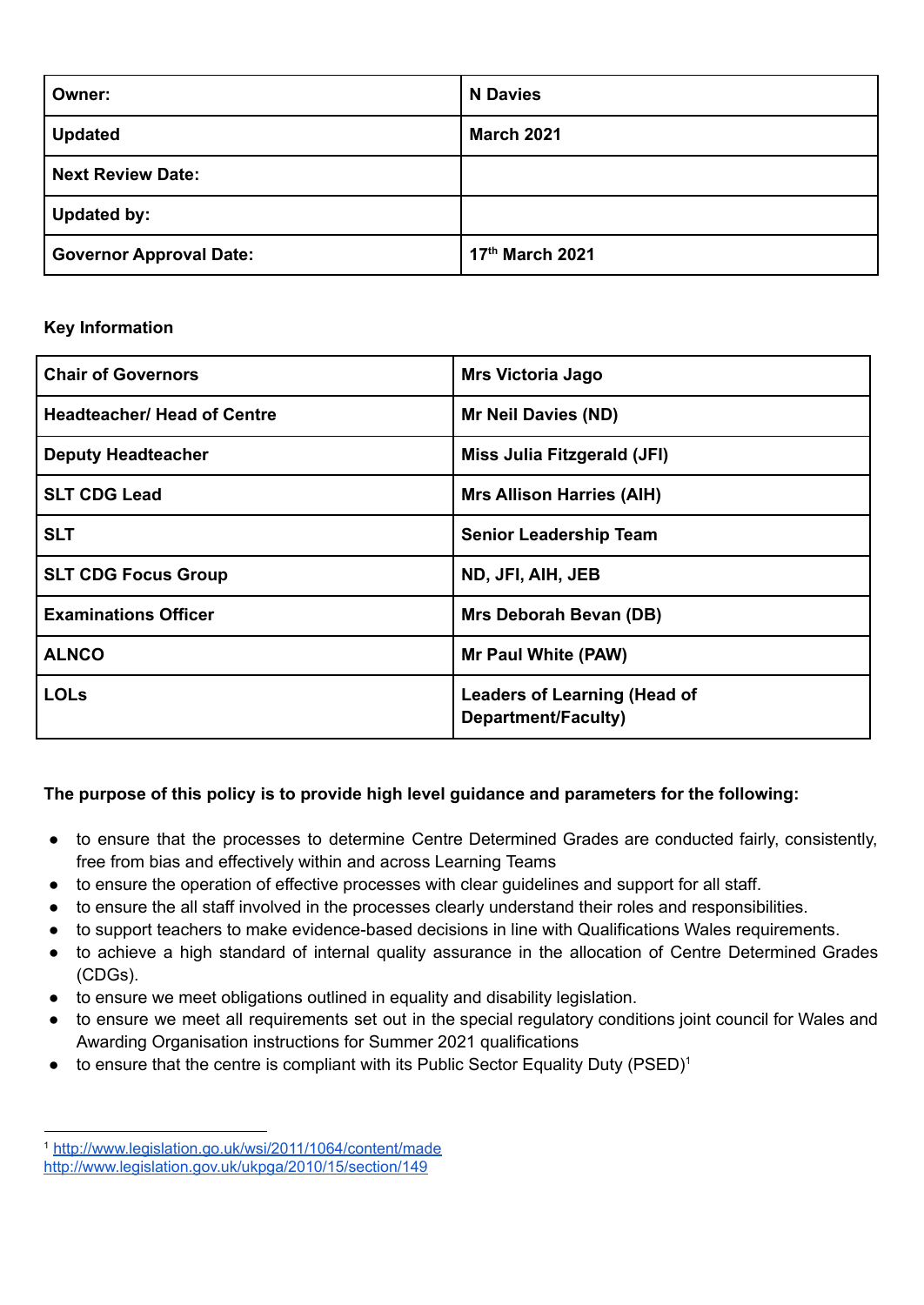It is the responsibility of every member of staff at Lliswerry High School to read, understand and implement this policy so we can ensure consistency and transparency in generating our Centre Determined Grades. The principles of fairness, validity and reliability must be adhered to so that our learners can achieve fair Centre Determined Grade. By sharing its approach, the school is seeking to offer clarity and confidence to learners, staff and families.

The Centre Determined Grade Timeline is linked to the Assessment and Quality Assurance Policy and will provide further robust detail and timescales.

#### **1. Roles and Responsibilities**

#### **1.1 Chair of Governors** - approving Lliswerry High School Assessment and Quality Assurance Policy**.**

- **1.2 Headteacher** as Head of Centre, has overall responsibility for the qualifications offered at the school, as well as ensuring due care and regard is taken to account for the school's legislative and regulatory duties, as an examination centre. The Headteacher is responsible for ensuring the planning and management of Centre Determined Grades, in line with existing policies and practices, are conducted efficiently and in the best interest of all learners. The Headteacher, working closely with the SLT CDG Lead, is responsible for ensuring that publicised processes are followed by all staff. This includes internal quality assurance processes at subject level and school level. The Headteacher will ensure that appropriate training for all staff involved in the determination of grades is provided.
- **1.3 SLT CDG lead** leads the quality assurance of assessment plans, the creation of the whole school Assessment and Quality Assurance Policy. Leads the quality assurance of evidence for learners' Centre Determined Grades and ensures it is stored securely. Facilitates a consistent and robust approach to awarding Centre Determined Grades across Learning Teams, supporting the Headteacher, Senior Leadership Team and Leaders of Learning with the final decision. Ensures that all Centre Determined Grade conversations/discussion are minuted through Learning Team minutes or Centre Determined Grade discussion records.
- **1.4 Senior Leadership Team** support internal quality assurance of assessment plans for the Learning Teams they line manage. Support Leaders of Learning to create a robust and effective assessment plan in line with the whole school assessment plan. Record Centre Determined Grade discussions in the SLT log as evidence for consistency in decision-making. Support LOLs in creating an assessment timeline to be shared with learners and parents/carers.
- **1.5 SLT CDG Focus Group -** plan strategic delivery, evidence and quality assurance of whole school process of Centre Determined Grades.
- **1.6 ALNCO** identify and list the arrangements for individual learners in respect of concession allowances. ALNCO to make all staff aware of the learners who are entitled to concessions. Identify and test of candidates' requirements for access arrangements and notifying the Examinations Officer in good time so that they apply for a concession.
- **1.7 Leaders of Learning** will ensure that evidence is gathered within the published schedule and that activities set follow the expectations set by WJEC Qualification Assessment Frameworks. Develop an overarching team assessment plan with subject specific assessment plan, including a clear timeline for staff, parents/carers and learners, in line with the whole school quality assurance policy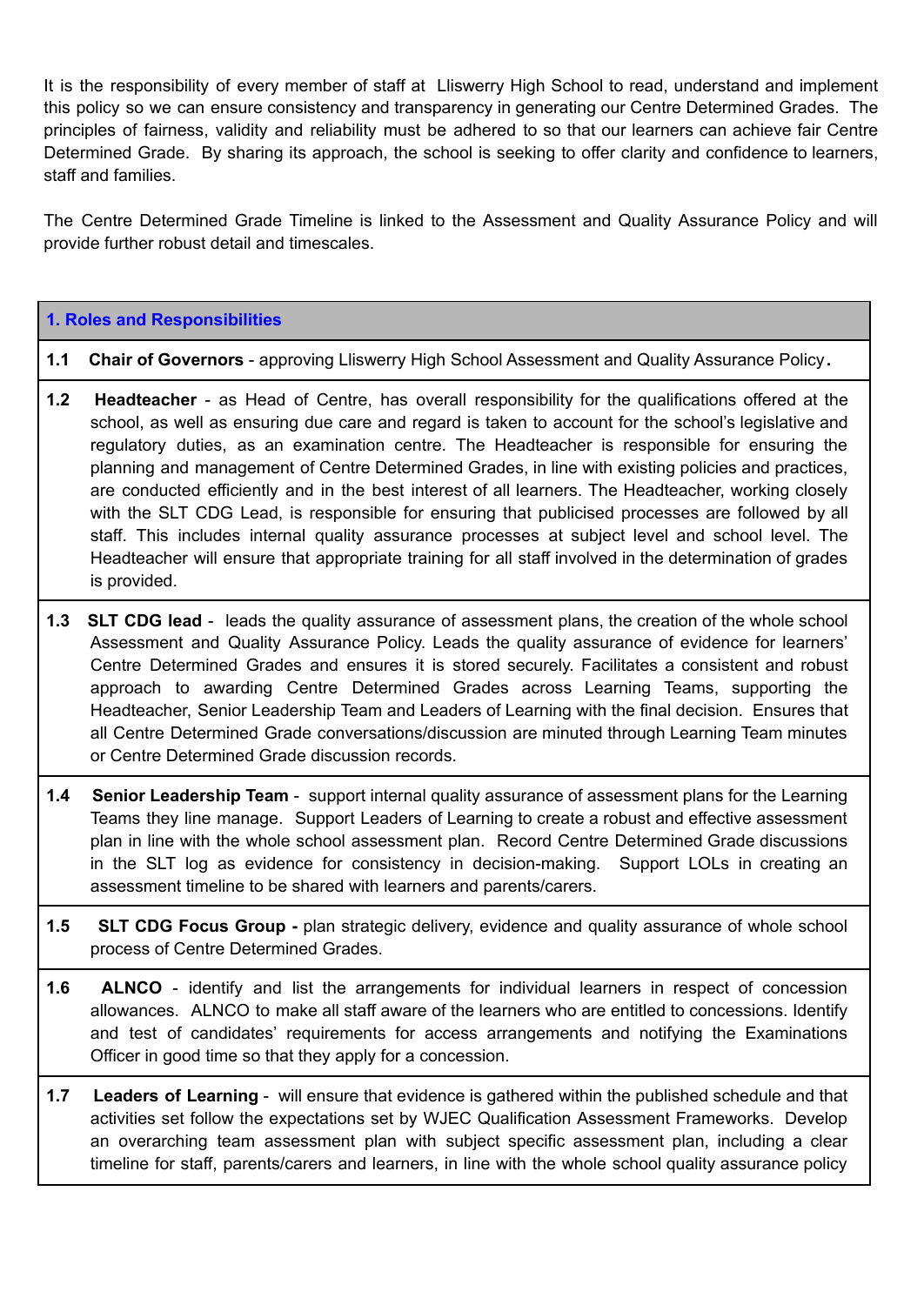to ensure consistency of assessments across their teams are used as robust evidence for Centre Determined Grades. Use consistent evidence of decision-making within their Learning Team and managing teachers storage of evidence. Quality assure processes for teaching staff awarding Centre Determined Grades through Learning Team meetings. Ensure that professional learning is carried out by all members of the time in line with the school Centre Determined Grade timeline. Sign off the Centre Determined Grade agreement.

- **1.8 Teachers** Teaching staff will ensure that evidence is gathered within the published schedule and that activities set and follow the expectations set by Leaders of Learning and relevant WJEC Qualification Assessment Frameworks. Teachers must make learners aware of the nature and criteria of the task set and ensure learners understand when an activity will contribute towards the determination of a grade. Teaching staff will collect and store submitted work securely. They will ensure that reasonable adjustments for identified learners are met. Teachers will mark submitted work within the agreed timeframes set by Leaders of Learning. Teachers will not provide learners with an opportunity to improve their work once submitted. Teachers will work with relevant Leaders of Learning and ALNCO to ensure that learners entitled to access arrangements, within their designated classes, have these in place.
- **1.9 Examinations officer** The Examinations Officer is responsible for managing the administration of qualifications. This includes coordinating the collation of entries of learners to the appropriate qualifications, as well as assisting Leaders of Learning and members of the leadership team, specifically those with responsibility for examinations and Headteacher and/or SLT CDG Lead to ensure agreed processes are followed.

#### **2. Centre Determined Grades**

- **2.1** A Centre Determined Grade is the grade awarded by the school, as an examination centre, on the basis of attainment which has been demonstrated in the areas of the qualification content that a learner has covered.
- **2.2** For each qualification, teachers will make use of WJEC Assessment Frameworks which include descriptors for key grades to support the accurate distribution of grades. Each grade awarded by the school must be underpinned by robust evidence to demonstrate a learner's attainment across key themes and skills. These will vary per qualification, as determined by the requirements of each WJEC Qualification Assessment Framework.
- **2.3 Adapted past-paper questions** The school will make use of WJEC adapted past-papers when setting tasks to help determine a Centre Determined Grade for each qualification. There are recognised benefits of using these materials. The adapted past-papers have already been externally quality assured; are fully supported by clear mark schemes; and are familiar to both learners and staff. Teachers will ensure these past-papers, which will form a key part of the evidence, will be incorporated within their delivery of teaching and learning, in replacement of other activities undertaken in lessons.
- **2.4 Non-Examination Assessment** Non-examination assessment exists in many qualifications. The weighting towards the overall grade is, in most cases, much lower than unseen elements. Where non-examination assessment remains part of an adapted qualification, teachers will use the performance of learners in this element to help contribute towards the determination of a Centre Determined Grade. However, teachers will need to consider the weighting of the element, in light of the qualification as a whole, to ensure that the Centre Determined Grade awarded accurately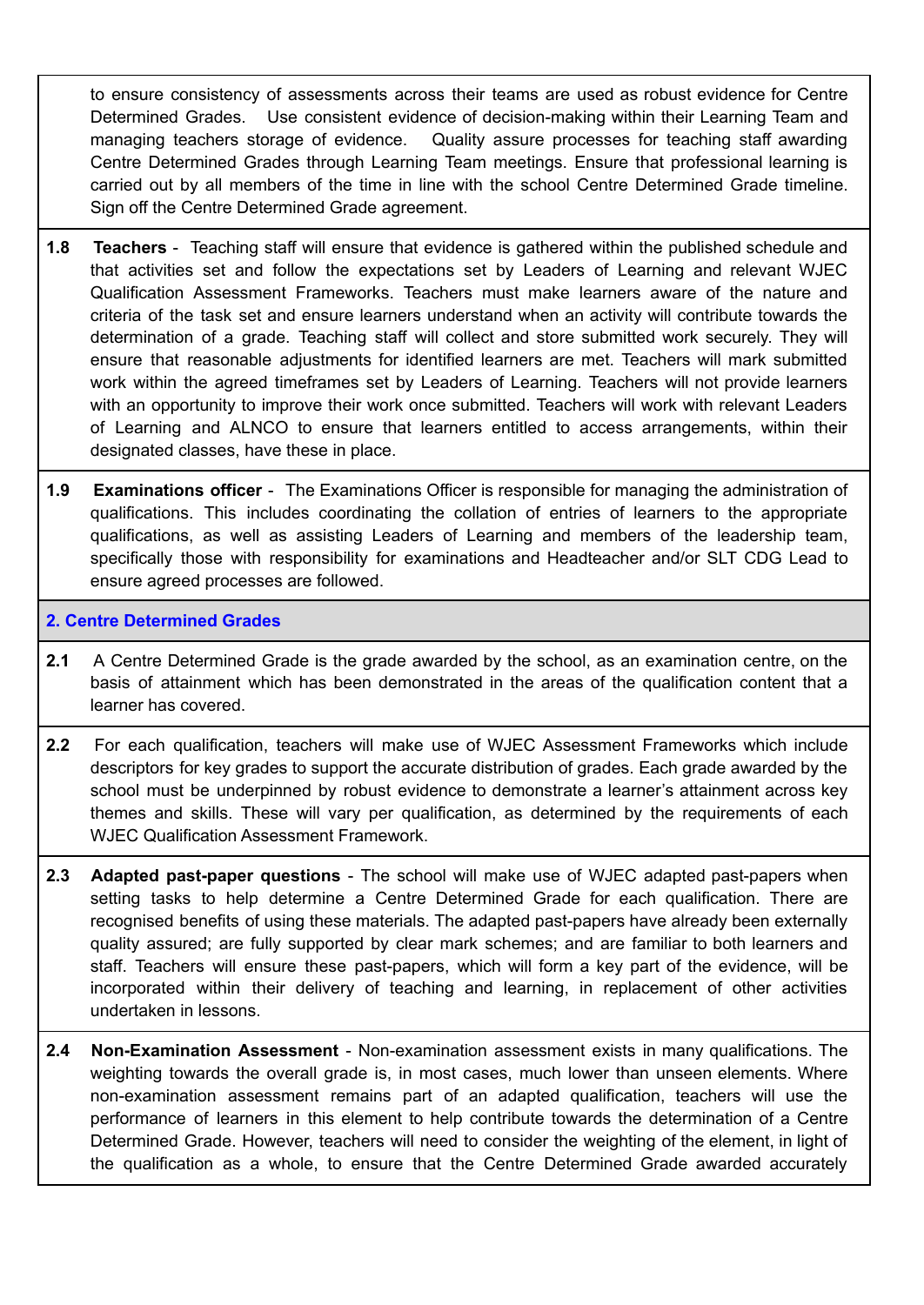reflects the overall standard. For example, in a qualification where the weighting of non-examination assessment is equivalent to 20% of the overall grade, teachers will take this into account against the other evidence provided when determining the Centre Determined Grade.

- **2.5 Other contributing evidence** Teachers may use evidence from previously completed WJEC past-paper questions, which have been externally quality assured, with a published mark scheme, and where they have been completed under controlled conditions; **and** assessments undertaken prior to the publication of the centre approach eg. Mock Examinations (also known as 'Pre-Public Examinations') and/or other assessed work may only be used to help confirm a judgement. However, this evidence may not be used in isolation to determine Centre Determined Grades since, at the time of completion, it is possible that learners would not have been aware of the importance of these tasks. This is designed to ensure fairness and equity to all learners.
- **2.6** It will not be possible or permitted for teachers, or the school, to attempt to issue a Centre Determined Grade based on professional prediction or the potential of a learner. Teachers will be required to apply their professional judgement and decide whether the knowledge and skills demonstrated meets the usual standard for a specified grade.
- 2.7 In determining Centre Determined Grades, the school will be required to make 'best-fit' judgements. This means that learners are not required to demonstrate all aspects of a grade descriptor to be awarded the Centre Determined Grade; learners should be awarded a Centre Determined Grade which supports evidence of attainment across sufficient breadth of content, within the specified qualification, as determined by WJEC; and may achieve the same Centre Determined Grades by demonstrating different combinations of knowledge, skills and understanding. This ensures that strengths in some areas counterbalance shortcomings in others. As a result, the 'best-fit' Centre Determined Grade may be awarded.
- **2.8** Where there is insufficient evidence, or where evidence suggest attainment is below that required of the lowest grade for a qualification (ie. G grade at GCSE; E grade at AS/A level) then a learner will be awarded a Centre Determined Grade of U.
- **2.9** While the standard expected for any particular Centre Determined Grade will not be lowered in 2021, the use of Centre Determined Grades acknowledges that the volume of work completed by a learner will be less than in previous years, owing to the ongoing impact of the global health crisis. Therefore, the use of Centre Determined Grades seeks to ensure learners are not unfairly disadvantaged by the process. At the same time, they are designed to enable all learners to progress to their next stage of learning and/or employment.

## **3. Subject Assessment Plans**

- **3.1** Leaders of Learning will develop individual subject assessment plans for each qualification they are responsible for, which will be shared and approved by their Line Manager, SLT CDG Lead and Headteacher, as Head of Centre. Individual assessment plans will meet all required levels of consistency in line with WJEC guidance and exemplar materials.
- **3.2** All subject assessment plans will be developed considering the qualification assessment frameworks set out by WJEC and the whole school policy.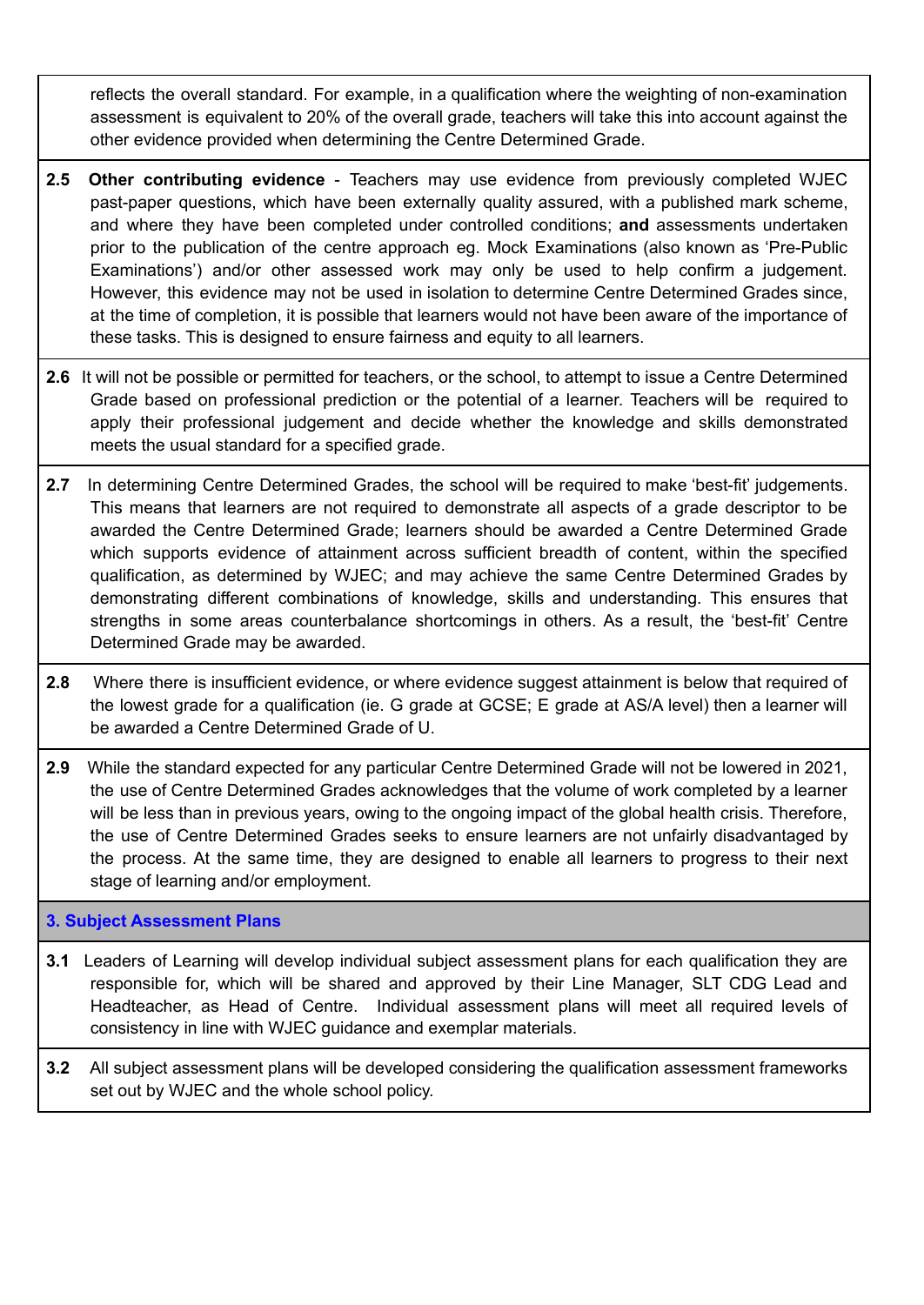- **3.3** All subject assessment plans must be discussed during Line Managers meetings and are subject to Line Manager quality assurance and approval before submission to AIH and ND. These will then be stored centrally.
- **3.4** Leaders of Learning must outline their chosen assessments and specific pieces of evidence, instructions for assessments and associated mark schemes within their subject area following the WJEC assessment plans guidance.
- **3.5** All Learning Teams will produce a timeline of required assessments and the dates of these are to be completed. These must be quality assured and approved by their Line Manager.
- **3.6** Leaders of Learning will create a tracking sheet, in line with their timeline and chosen assessments, to ensure robust and accurate recording of outcomes and the associated decision-making for each qualification. This will be a working document for all members of each Learning Team to track and monitor learners in line with Leaders of Learning expectations.
- **3.7** Any change to predicted grades by the class teacher must be based on secure evidence and must be communicated and justified to LOLs. All changes must be discussed and minuted. If changes are approved by the Leader of Learning these must be discussed with Line Manager, approved and minuted in Line Managers Meeting minutes.

**4. Centre devised assessments**

- **4.1** If Leaders of Learning are devising assessment materials they must refer to the WJEC guidance document and give due consideration to the WJEC assessment provided *(see section 2).*
- **4.2** The creation of any centre devised assessments must be discussed and monitored through Line Managers meetings *(see section 2).*
- **4.3** There must be valid reasons for producing centre devised assessments within Learning Teams and these must be discussed in Line Managers meetings before creating any assessments. Team assessments plans must feature the elements outlined in section 2.
- 4.4 Any assessment produced must adhere to the *Centre [Assessment](https://www.wjecservices.co.uk/sectionlist-2021-home.asp) Creation Guide'* to produce reliable and fair assessments to evidence learners' progress. Line Manager discussion and quality assurance checks of any assessments created must be reviewed and minuted in Line Manager meeting minutes.

#### **5. Assessment Delivery**

- **5.1** All assessment tasks will be carried out face to face. Only in a minority of cases, subject to year group and individual learner self isolation periods, will remote learning be used. This must be clearly identified in the team assessment plan and validated by the Line Manager. Prior discussion and agreement by Line Manager is required. All conversations must be minuted.
- **5.2** Assessment tasks will be completed independently by learners, under similar 'control levels' to existing arrangements, during timetabled lessons and within timetabled classrooms in line with subject assessment timelines. These will be supervised by class teachers and any teaching assistants timetabled, for non-examination assessment. This is to ensure evidence produced is the learner's own. Wherever possible, this work will be completed in class in place of standard work,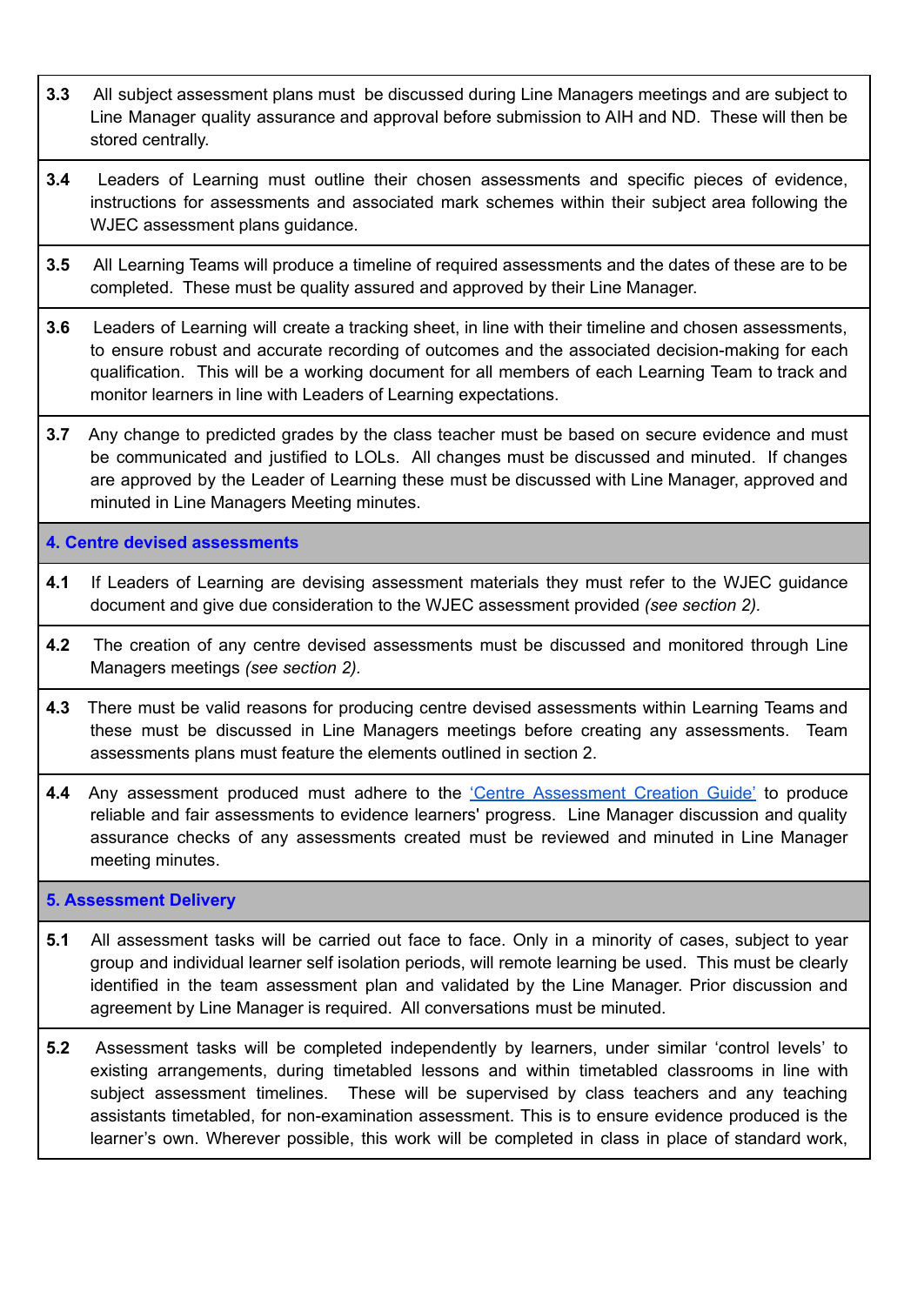which is then assessed. Undertaking any class assessments will ensure the authenticity of each learner's work and therefore minimise any plagiarism.

- **5.3** The provision provided for those learners who have special considerations will be coordinated by the ALNCO and shared to all staff.
- **5.4** Leaders of Learning, alongside class teachers, will monitor and record assessments completed by all learners and monitor the evidence available for each learner referencing the assessment framework. The number of pieces of evidence required to determine a grade will vary per qualification. Teachers will ensure there is sufficient opportunity for learners to provide clear evidence to demonstrate competency against the key themes and skills, as specified in each WJEC Qualification Assessment Framework.
- **5.5** Leaders of Learning must ensure learner evidence is stored securely and is easily accessible if called for moderation. Securely constitutes evidence being held in a in a locked cupboard/drawer or on the staff secure area on the school computer system in line with GDPR regulations
- **5.6** Assessment delivery and gathering of learner evidence must be discussed in all Learning Team meetings and all conversations minuted.
- **5.7** The evidence generated will not be completed in the form of an examination. However, learners will produce work within a specified timeframe, to reflect the volume of work. It is anticipated that the time to produce evidence would not exceed the length of the unseen examination in the qualification. However, unlike an unseen examination, evidence could be produced over a series of lessons.
- **5.8** Assessments undertaken by learners will be assessed and a raw score awarded and recorded. Learners will not have the opportunity to improve on an assessment once completed but are provided opportunity to improve their grade and subsequent evidence in undertaking further assessments.
- **5.9** Where external factors prevent in class assessments from happening, such as national lockdowns etc, then work will need to be completed at home. However, where this is the case, the school will introduce mechanisms to support authenticity of learner's work by ensuring the learner's work is immediately submitted at the end of the set timeframe. In addition, the school will consider work produced against previously assessed work to verify authenticity, where the evidence submitted is atypical of the usual standard by the learner. Any suspected cases of plagiarism or malpractice will be challenged and addressed on a case-by-case basis
- **5.10** In case of general concerns about candidate and centre staff malpractice, the centre will refer to its existing examinations policy, as well as the exam board malpractice guidance. Learners may be asked to do the following to ensure that their work is their own:
	- Take part in a question and answer session with their teacher to discuss aspects of their responses
	- Online video conferencing to observe work and discuss progress
	- Comparing student performance at home with work completed in the classroom
	- Setting specific timescales for the work to be started and finished, and keeping record of when the work was produced
	- Reminding students of the risks of getting help at home from family members which could constitute over assistance and might lead to a malpractice investigation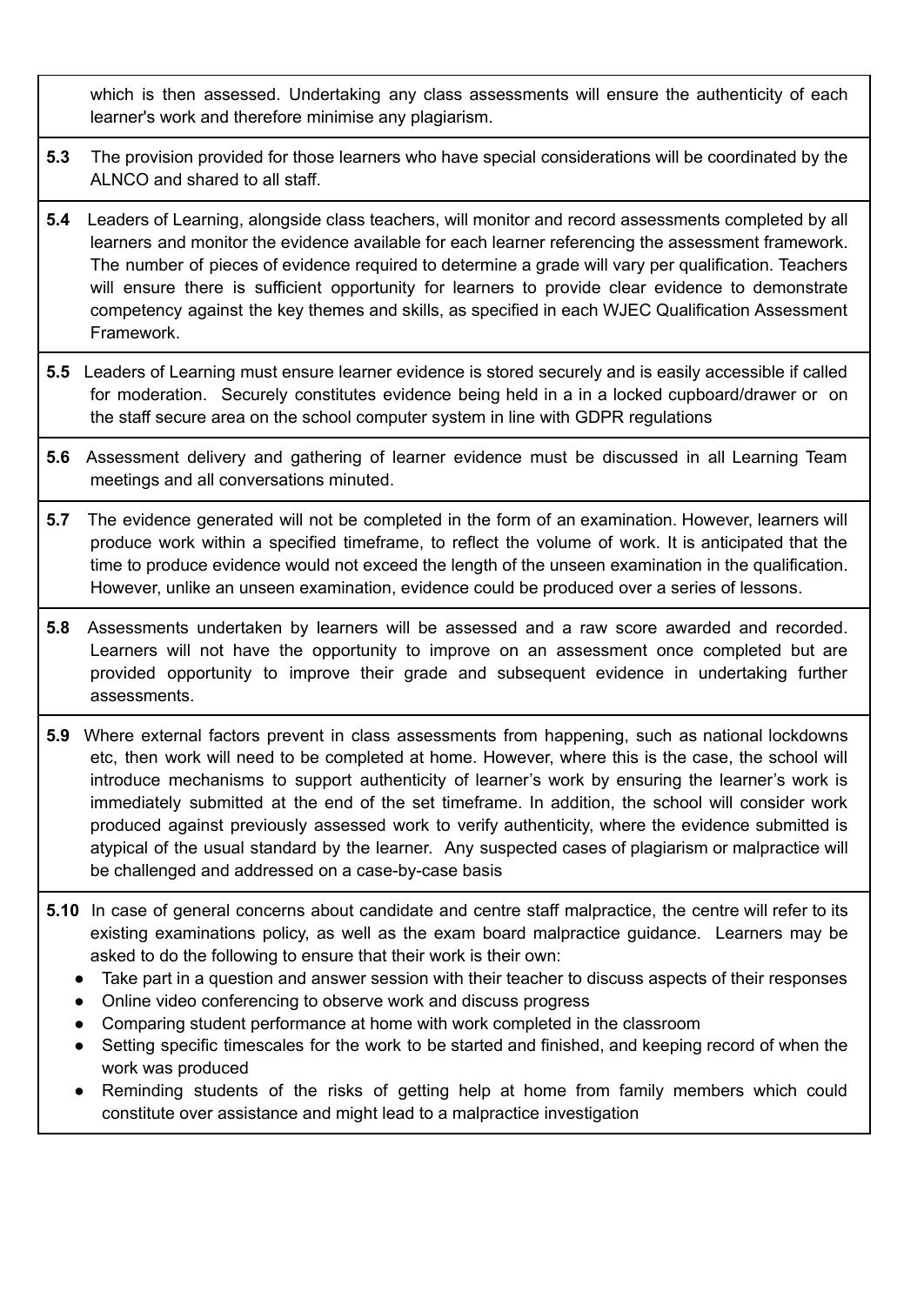- **5.11** Assessments will be sampled to ensure appropriate moderation and to manage any conflicts of interest. Any conflicts of interest will also need to be declared by teaching staff and HoDs will manage these in liaison with their line managing member of the leadership team
- **6. Quality assurance of assessment and grading decisions**
- **6.1** In line with usual practices, WJEC will require internal processes to be undertaken to promote consistency. The school will undertake quality assurance processes, within subjects and across subjects, to ensure the grades determined are valid, reliable, equitable and fair, while seeking to avoid discrimination. The school will ensure training is provided to all staff to support this.
- **6.2** Centre Determined Grades will be discussed during all Learning Team time and Line Management meetings to ensure consistency, reliability and fairness within departments when awarding grades. All discussions will be minuted.
- **6.3** All Centre Determined Grade conversations within Learning Teams or with individual teachers must be minuted including any email correspondence to ensure fairness and equity.
- **6.4** Internal moderation processes are designed to verify standards and seek to ensure fairness and equity for all learners. The school will apply the following approach to the assessment of evidence:
- **6.5** The teacher will assess the learners' work, using WJEC mark schemes to support the accurate awarding of grades. Moderation activities, to establish standardised approaches to assessments will take place as soon as is reasonable and practicable, once the evidence has been submitted.
- **6.6** Leaders of Learning will ensure that all samples of work to be moderated cover the full spectrum of grades and all teachers who have assessed work.
- **6.7** When a piece of evidence is moderated, additional comments by a separate member of staff will be signed and dated.
- **6.8** Internal quality assurance and moderation in reviewing evidence for each learner and their Centre Determined Grade is to take place in Learning Team meetings, individual conversations with teachers and as part of Line Manager meetings. Moderation activities may involve a number of teachers.
- **6.9** Internal quality assurance is undertaken by SLT Line Managers meetings, Headteacher's line management meetings with members of SLT and SLT focus group meetings. These fortnightly meetings are minuted with discussion points and actions moving forward. All discussions are reviewed fortnightly.
- **6.10** LOLs, Line Manager and SLT CDG Lead will analyse and consider historical data concerning each subject area which will inform any actions required to review and address any atypical trends in awarding Centre Determined Grades within the Learning Team .
- **6.11** Fortnightly meetings take place between ND, JFI, JEB and AIH to discuss Centre Determined Grades within the Learning Teams they line manage and identify actions to be discussed with LOLs. These meetings will be minuted.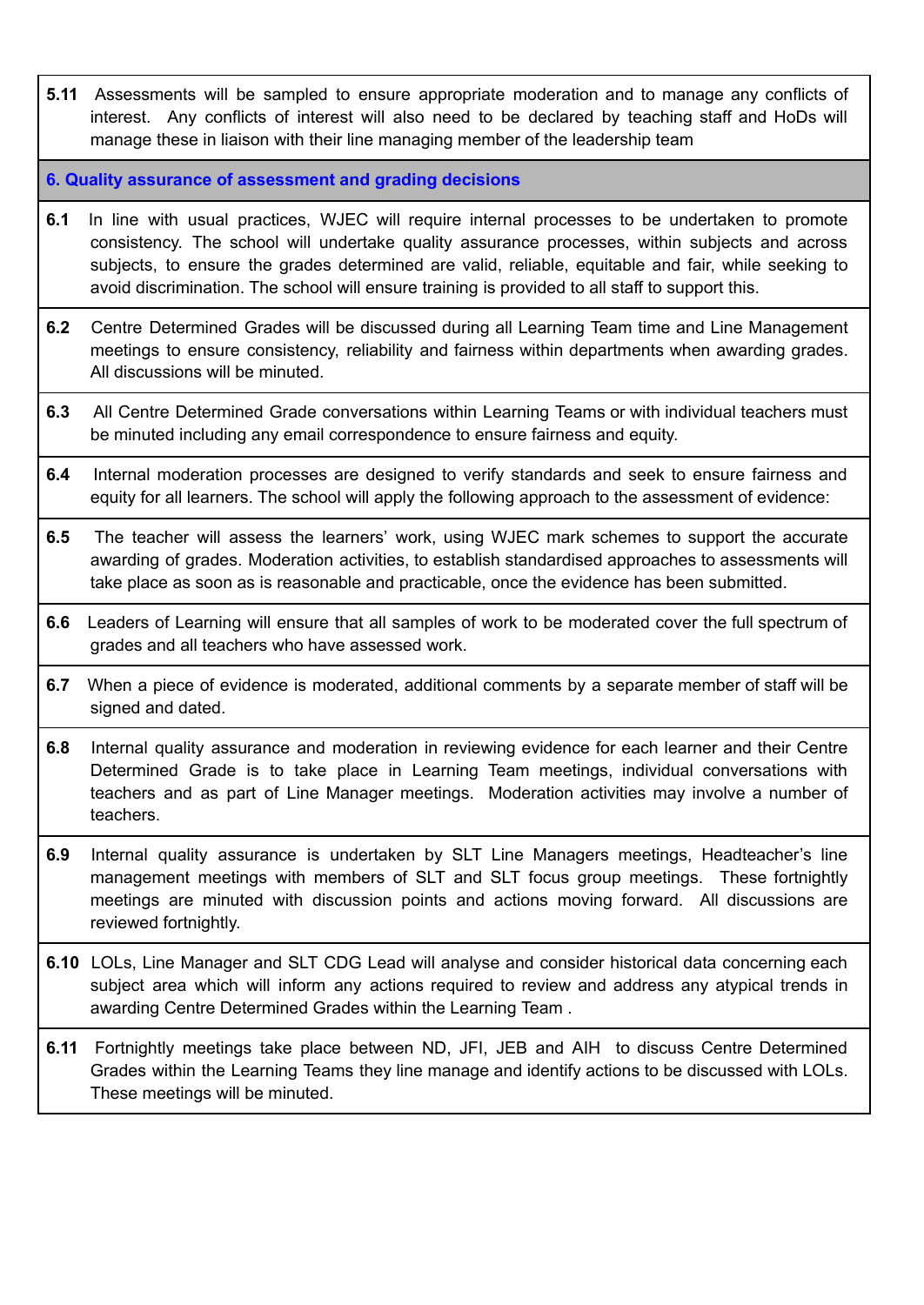- **6.12** AIH to discuss the Centre Determined Grade process with Headteacher during Line Managers fortnightly meetings, to quality assure consistency when awarding Centre Determined Grades and any areas that have been identified as needing to be actioned.
- **6.13** Headteacher is to meet with LOLs to be fully informed of the processes undertaken in each Learning Team and decisions surrounding the awarding of Centre Determined Grades.
- **6.14** LOLs, supported by Deputy Leaders of Learning, must undertake random evidence sampling of learners across all teachers, all grade boundaries and all classes, to ensure consistency and objectivity in awarding provisional Centre Determined Grades.
- **6.15** Outcomes from the random sample are to be shared with Learning Teams and Line Manager/SLT to support the moderation process. Evidence of the sampling is to be stored securely.
- **6.16** As a school we will undertake a data protection impact assessment and review and, if appropriate, update its privacy notices.
- **6.17** Training will be provided on quality assurance processes and ensuring objectivity and assessment decisions via the WJEC secure website and online training (to be accessed by all teaching staff at all levels).
- **6.18** No one member of staff will be able to both assess and verify the evidence of a learner. In learning teams where teachers work in isolation, the school will provide an opportunity for evidence to be moderated, through another centre. Similarly, any staff who have a conflict of interest (eg. Teacher who is relative or known to a learner), will need to be declared, and suitable mitigation in place to ensure the process is not compromised (eg. Teacher not involved in either assessment or verification of work).
- **6.19** There will be no external moderation of Centre Determined Grades. However, grades submitted to WJEC may be reviewed and investigated where performance profiles are atypical.
- **6.20** The school will share its policies and timelines for determining Centre Determined Grades with other examination centres across the Local Authority to support consistency and share good practice. This may also involve the school's regional consortia challenge advisor to provide a further degree of objectivity. This layer of quality assurance does not form part of WJEC or Qualifications Wales' regulatory framework. However, it is designed to ensure the process applied is valid, reliable and fair.

**7. Learners and parents/carers communication**

**7.1** Communication of school policy to be shared with staff, parents, carers and learners in line with WJEC timeline to ensure the process applied is valid, robust, reliable and fair.

**7.2** A timeline of subject assessments will be shared with learners across Key Stage 4 and Key Stage 5.

- **7.3** Specific information on assessments used by class teachers to determine a learners Centre Determined Grade shall be shared with parents and carers .
- **7.4** Class teachers to inform parents, carers and learners of any change in Personal Aspirational Target grade once authorised by Leaders of Learning *(see section 2).*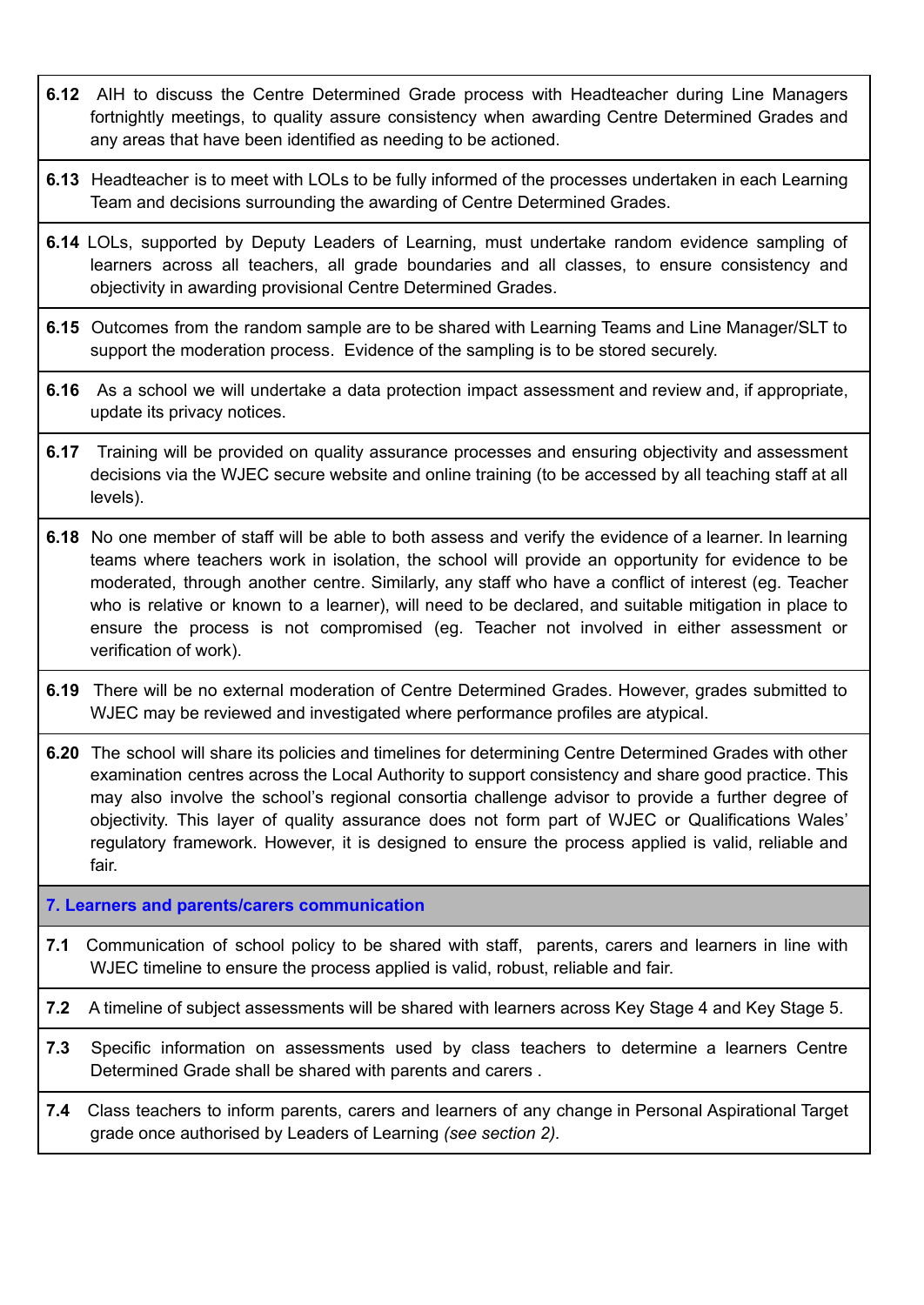**7.5** Provisional Centre Determined Grades to be shared with parents/carers and learners in line with the timeline.

#### **8. Equalities**

- **8.1** In developing an approach to Centre Determined Grades in 2021, the school will take steps to ensure it meets its Public Sector Equality Duty. This is a legal requirement and forms part of the [Equalities](https://www.gov.uk/guidance/equality-act-2010-guidance) Act [2010.](https://www.gov.uk/guidance/equality-act-2010-guidance)
- **8.2** The Equalities Act (2010) ensures due regard to the need to eliminate unlawful discrimination, harassment and victimisation and other conduct that is prohibited.
- **8.3** The Equalities Act (2010) ensures advance equality and opportunity between people who share a relevant protected characteristic and those who do not.
- **8.4** The Equalities Act (2010) ensures the need to foster good relations between people who share relevant protected characteristics and those who do not.
- **8.5** Communicate with learners, and parent/carers in a clear, transparent, and accessible way, and take into consideration the needs of those who share protected characteristics as identified in the [Equalities](https://www.gov.uk/guidance/equality-act-2010-guidance) Act 2010.
- **8.6** The evidence gathered by the school to support the determination of grades will have already been through a robust process of equality impact assessment, as part of their own process of quality assurance, to ensure they meet the needs of the general equality duty.
- **8.7** Decision making processes will include collection of robust evidence for making holistic, best fit grading judgements for learners Centre Determined Grades.
- **8.8** We will ensure grade judgements are objective, as fair as possible and avoid bias. All staff will receive training using the WJEC training tools during professional learning time *(see section 10).*
- **8.9** Evidence for why and how assessments were selected and how agreed decisions were made is evident in the Subject Assessment Plan, will take place through documenting a decision making record for each learner, Line Manager meetings and SLT meetings .
- **8.10** The decision-making record will include evidence that we have considered reasonable adjustments for learners who are entitled to them.
- **8.11** Clear decision-making records will ensure that decisions provide learners and parents/carers assurance that decisions were made objectively, fairly and without bias.
- **8.12** Quality assurance processes will support consistency in grade decisions across the Local Authority and within and across the school's Learning Teams.
- **8.13** Should any staff have a conflict of interest, this will be declared, and suitable mitigation put in place to ensure the process is not compromised.

**9. Internal reviews and complaints**

**9.1** Provisional Centre Determined Grades review dates and appeals windows will be adhered to in line with WJEC timelines.